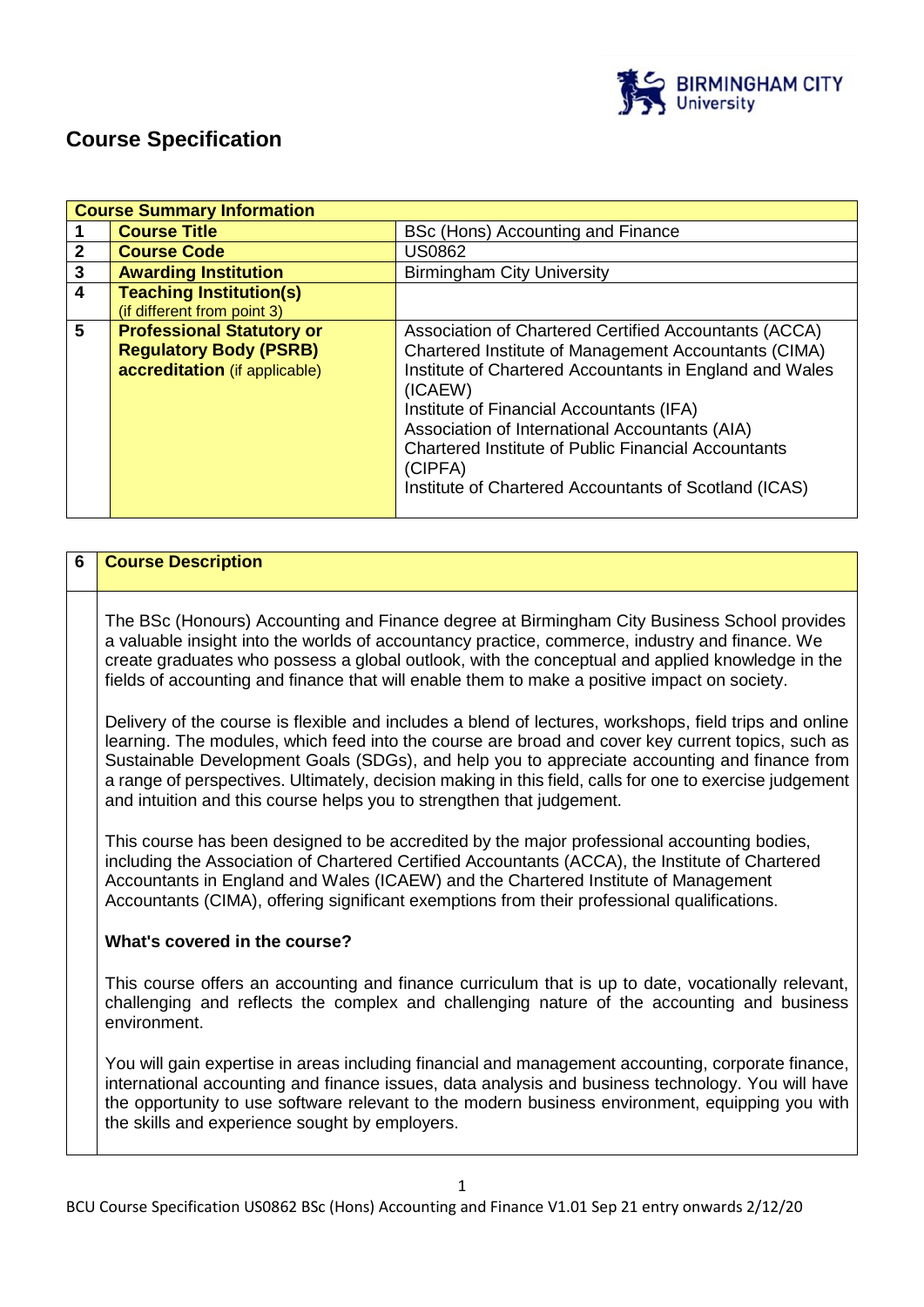

You will develop scholarly attributes, becoming an independent learner with the ability to critically evaluate data and evidence, draw reasoned conclusions and communicate effectively in a professional manner.

With our practice-based approach to teaching, you will learn from professionally qualified academics with a wealth of industry experience, and research active academics whose research underpins and informs our approach to teaching

You will be actively supported and encouraged to undertake an additional professional placement year, providing the opportunity to improve your employability skills. Our students have worked for industry leading accountancy practices including PwC and EY, as well as for organisations such as the NHS, IBM and Vodafone.

The international focus of the course is derived through a variety of means including the study of international accounting standards, student body, the teaching team and the use of international teaching materials. Moreover, students can choose to spend a full semester studying their modules overseas at a partner institution.

This course shares a common first year with other accounting courses within the Business School with full transferability between courses at the end of the first year.

 $\mathfrak{p}$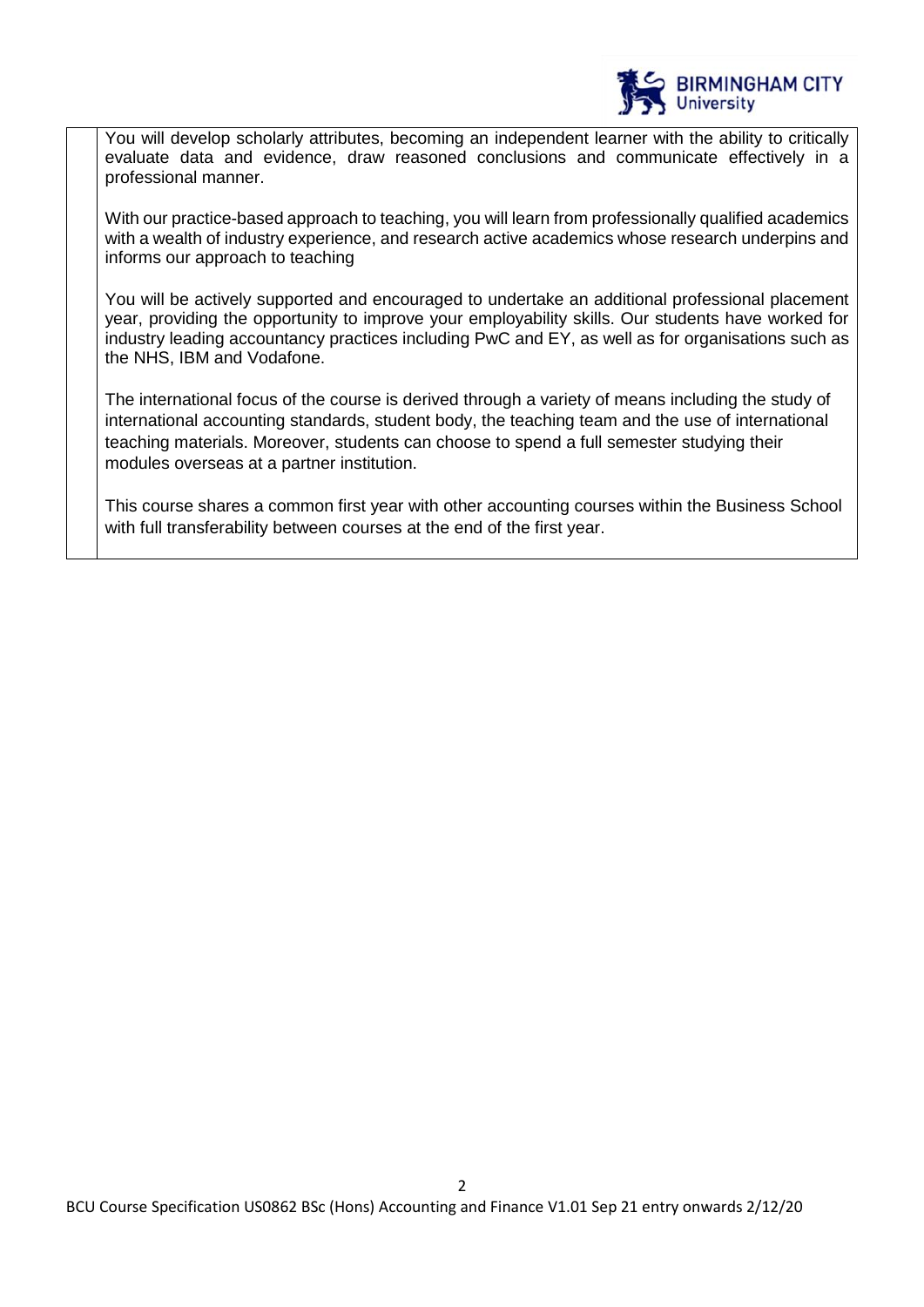

|    | <b>Course Awards</b>                                                                               |         |                                  |
|----|----------------------------------------------------------------------------------------------------|---------|----------------------------------|
| 7a | <b>Name of Final Award</b>                                                                         | Level   | <b>Credits</b><br><b>Awarded</b> |
|    | Bachelor of Science with Honours Accounting and Finance                                            | Level 6 | 360                              |
|    | Bachelor of Science with Honours Accounting and Finance with<br><b>Professional Placement Year</b> | Level 6 | 480                              |
| 7b | <b>Exit Awards and Credits Awarded</b>                                                             |         |                                  |
|    | Certificate of Higher Education Accounting                                                         | Level 4 | 120                              |
|    | Diploma of Higher Education Accounting                                                             | Level 5 | 240                              |
|    | Bachelor of Science Accounting and Finance                                                         | Level 6 | 300                              |
|    | Bachelor of Science Accounting and Finance with Professional                                       |         |                                  |
|    | <b>Placement Year</b>                                                                              | Level 6 | 420                              |

| <b>Derogation from the University Regulations</b> |
|---------------------------------------------------|
| <b>None</b>                                       |

| 9         | <b>Delivery Patterns</b>      |                             |                          |               |
|-----------|-------------------------------|-----------------------------|--------------------------|---------------|
|           | <b>Mode(s) of Study</b>       | <b>Location(s) of Study</b> | <b>Duration of Study</b> | Code(s)       |
| Full Time |                               | <b>City Centre</b>          | 3 years                  | <b>US0862</b> |
|           | Full Time with                | City Centre (and            | 4 years                  | <b>USXXXX</b> |
|           | <b>Professional Placement</b> | placement provider)         |                          |               |
| Year      |                               |                             |                          |               |
| Part Time |                               | <b>City Centre</b>          | 5 years                  | <b>US0863</b> |

| 10 | <b>Entry Requirements</b>                                                                                                                                                                                                  |
|----|----------------------------------------------------------------------------------------------------------------------------------------------------------------------------------------------------------------------------|
|    | The admission requirements for this course are stated on the course page of the BCU website at<br>https://www.bcu.ac.uk/, or may be found by searching for the course entry profile located on the<br><b>UCAS</b> website. |
|    |                                                                                                                                                                                                                            |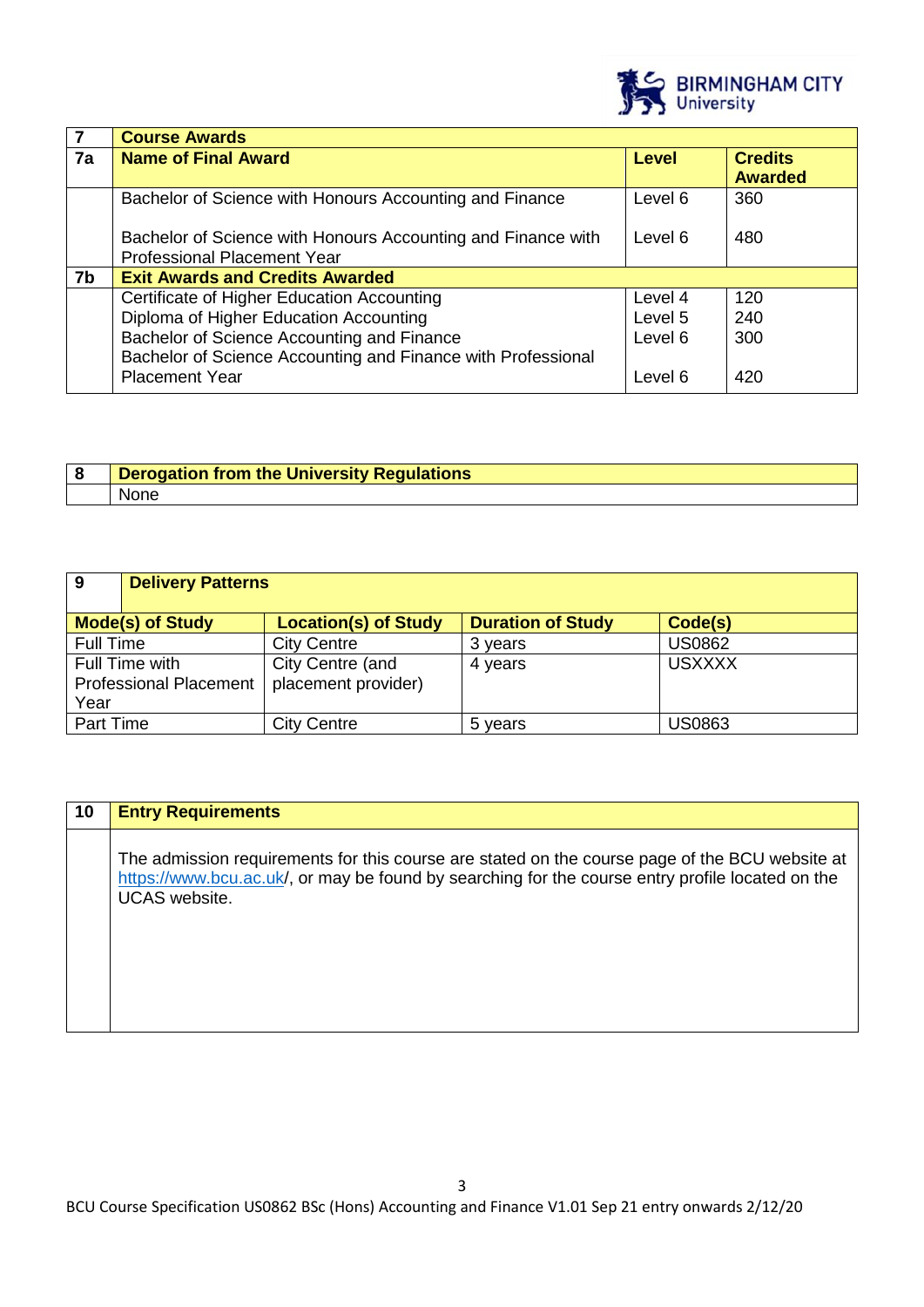

| 11             | <b>Course Learning Outcomes</b>                                                                |
|----------------|------------------------------------------------------------------------------------------------|
|                | Knowledge and Understanding:                                                                   |
|                |                                                                                                |
|                | On successful completion of the BSc (Hons) Accounting and Finance degree course you will       |
|                | be able to:                                                                                    |
| <b>K1</b>      | Discuss the contexts in which accounting operates, why accounting is valuable in these         |
|                | contexts, and analyse global issues relating to accounting.                                    |
| <b>K2</b>      | Use both current and alternative technical language to describe practices of accounting.       |
|                |                                                                                                |
| K <sub>3</sub> | Record and summarise transactions and other economic events and prepare financial              |
|                | statements complying with relevant UK and international reporting requirements.                |
| K4             | Analyse the operations of a business and perform financial analysis and projections; and       |
|                | possess an awareness of the contexts in which accounting data and information is processed     |
|                | and provided within a variety or organisational environments, and the relationships with other |
|                | systems providing information in organisations.                                                |
| K <sub>5</sub> | Apply theories and empirical evidence concerning the operation and effects of accounting,      |
|                | and critically evaluate such theories and evidence.                                            |
| K <sub>6</sub> | Evaluate issues of financial management, risk and the operation of capital markets.            |
|                |                                                                                                |
| K7             | Assess the need for individuals and organisations to manage responsibly and behave             |
|                | ethically in relation to social, cultural, economic and environmental issues.                  |
|                |                                                                                                |
|                | <b>Skills and Other Attributes:</b>                                                            |
|                |                                                                                                |
|                | On successful completion of the BSc (Hons) Accounting and Finance degree course, you will      |
|                | have acquired skills and abilities in the following areas:                                     |
|                |                                                                                                |
| <b>T1</b>      | Critical evaluation of arguments and evidence.                                                 |
|                |                                                                                                |
| T <sub>2</sub> | Independent and self-managed learning, as well as working with others.                         |
|                |                                                                                                |
| T <sub>3</sub> | Location, extraction and analysis of data from multiple sources, including acknowledging and   |
|                | referencing sources, and evaluation of data drawing reasoned conclusions.                      |
| T <sub>4</sub> | Numeracy, including the processing and analysis of financial and other numerical data and      |
|                | the appreciation of statistical concepts.                                                      |
| T <sub>5</sub> | Professional communication, including presenting quantitative and qualitative information,     |
|                | together with analysis, argument and commentary, using oral and written means.                 |
| T <sub>6</sub> | Using contemporary information and communication technology for the acquisition, analysis      |
|                | and communication of information.                                                              |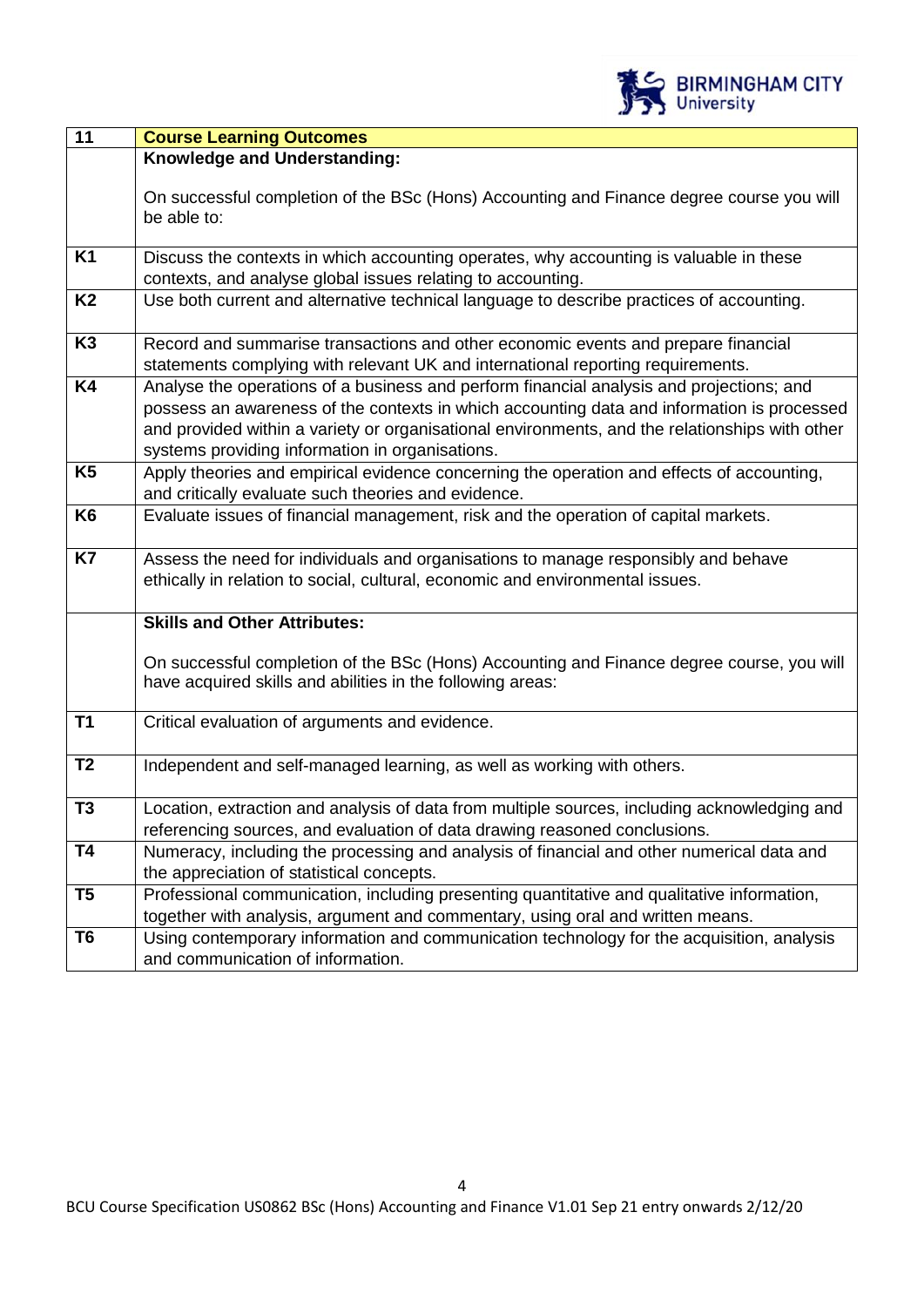

### **12 Course Requirements**

#### **12a Level 4:**

*In order to complete this course a student must successfully complete all the following CORE modules (totalling 120 credits):*

| <b>Module Code</b> | <b>Module Name</b>                     | <b>Credit Value</b> |
|--------------------|----------------------------------------|---------------------|
|                    |                                        |                     |
| ACC4XXX            | Governance, Ethics and Law             | 20                  |
| ACC4XXX            | Professional Development in Accounting | 20                  |
| ACC4XXX            | Introduction to Economics and Finance  | 20                  |
| ACC4XXX            | Introduction to Financial Accounting   | 20                  |
| ACC4XXX            | Introduction to Management Accounting  | 20                  |
| FIN4XXX            | Data Intelligence                      | 20                  |

### **Level 5:**

*In order to complete this course a student must successfully complete all the following CORE modules (totalling 80 credits):*

| <b>Module Code</b> | <b>Module Name</b>                          | <b>Credit Value</b> |
|--------------------|---------------------------------------------|---------------------|
| ACC5XXX            | <b>Financial Reporting</b>                  | <b>20</b>           |
| ACC5XXX            | <b>Management Accounting</b>                | <b>20</b>           |
| FIN5XXX            | <b>Corporate Finance</b>                    | <b>20</b>           |
| ACC5XXX            | International Accounting and Finance Issues | 20                  |

*In order to complete this course a student must successfully complete at least 40 credits from the following indicative list of OPTIONAL modules:*

| <b>Module Code</b> | <b>Module Name</b>                           | <b>Credit Value</b> |
|--------------------|----------------------------------------------|---------------------|
| ACC5XXX            | <b>Principles of Taxation</b>                | 20                  |
| ACC5XXX            | Business Technology and the Finance Function | 20                  |
| ACC5XXX            | <b>Business Operations</b>                   | 20                  |
| FIN5XXX            | Personal Wealth Planning and Management      | 20                  |
| ACC5XXX            | Study Abroad*                                | 20                  |

\*If you choose to study abroad for a semester you will substitute the BCU semester two modules with the equivalent of 60 credits of study from the host University course. If you are unable to cover all 60 credits with the host University modules you may need to choose and complete the 20 credit BCU Study Abroad option module ACC5XXX.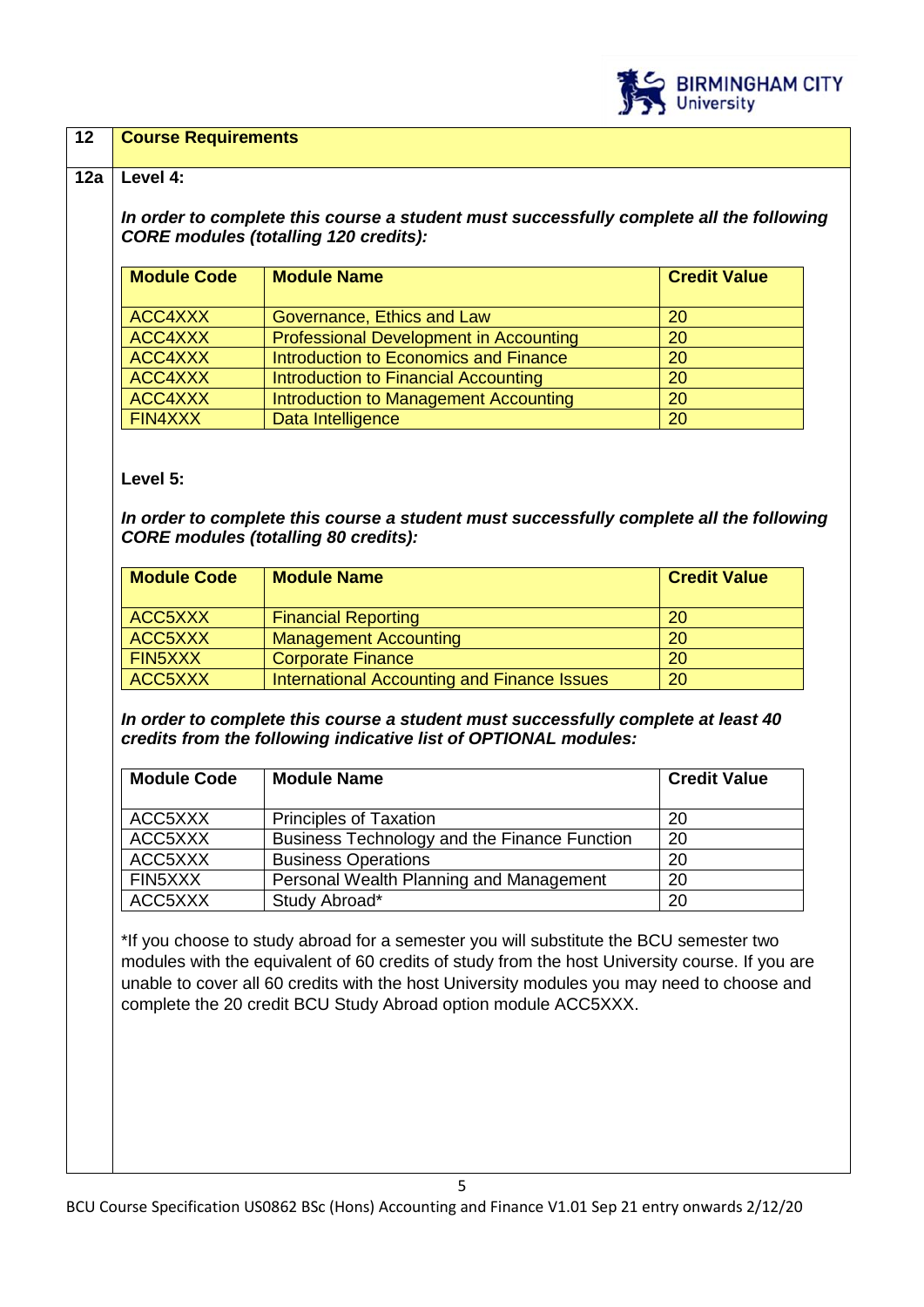

*In order to qualify for the award of BSc (Hons) Accounting and Finance with Professional Placement Year a student must successfully complete the following module:*

| <b>Module Code</b> | <b>Module Name</b>                 | <b>Credit Value</b> |
|--------------------|------------------------------------|---------------------|
| <b>PLA5XXX</b>     | <b>Professional Placement Year</b> | 120                 |

**Level 6:**

*In order to complete this course a student must successfully complete all the following CORE modules (totalling 60 credits):*

| <b>Module Code</b> | <b>Module Name</b>                     | <b>Credit Value</b> |
|--------------------|----------------------------------------|---------------------|
| ACC6XXX            | <b>Advanced Financial Reporting</b>    | -20                 |
| ACC6XXX            | <b>Strategic Management Accounting</b> | <b>20</b>           |
| <b>FIN6XXX</b>     | <b>Corporate Financial Strategy</b>    | <b>20</b>           |

*In order to complete this course a student must successfully complete at least 60 credits from the following indicative list of OPTIONAL modules.* 

| <b>Module Code</b> | <b>Module Name</b>                           | <b>Credit Value</b> |
|--------------------|----------------------------------------------|---------------------|
| ACC6XXX            | <b>Tax Planning</b>                          | 20                  |
| FIN6XXX            | Banking, Financial Markets and Institutions  | 20                  |
| ACC6XXX            | Accounting for the Planet                    | 20                  |
| ACC6XXX            | Principles of Not-For-Profit Accounting and  | 20                  |
|                    | Governance                                   |                     |
| ACC6XXX            | <b>Empowering Future Leaders</b>             | 20                  |
| <b>BUS6XXX</b>     | <b>Business Research Project</b>             | 40                  |
| BUS6XXX +          | Business Research Methodology and Practice + | 20                  |
| BUS6XXX            | <b>Community Advice Project</b>              | 20                  |
| BUS6XXX +          | Business Research Methodology and Practice + | 20                  |
| <b>BUS6XXX</b>     | <b>Business Start-Up Project</b>             | 20                  |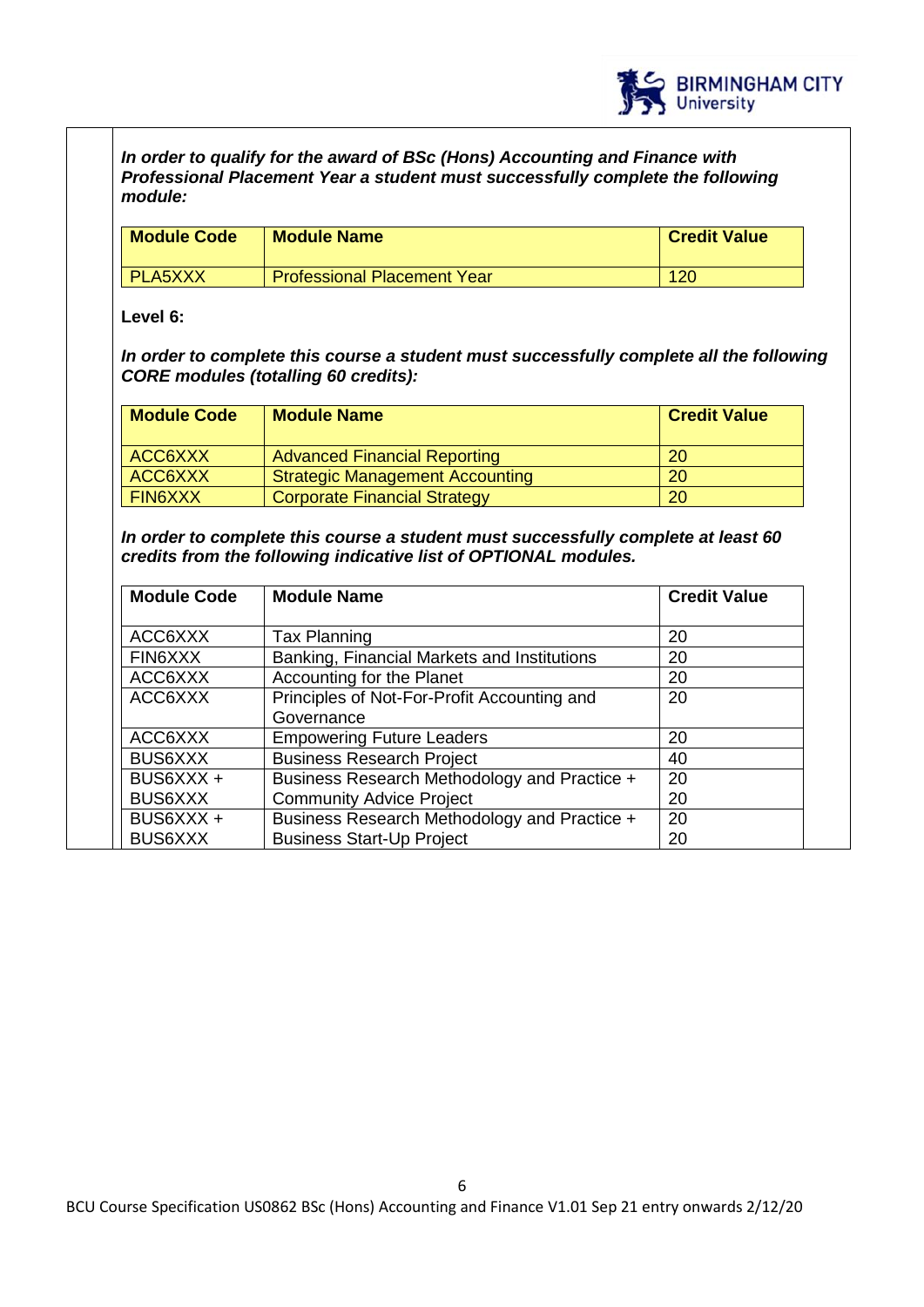

### **12b Structure Diagram**

*Please note list of optional modules is indicative only. Students' choice will not be guaranteed for optional modules but a fair and transparent process will be adopted and shared with students.*

### **Full Time Course Structure**

#### **Level 4**

| <b>SEMESTER ONE</b>                                                   | <b>SEMESTER TWO</b>                                                  |
|-----------------------------------------------------------------------|----------------------------------------------------------------------|
| Core                                                                  | Core                                                                 |
| ACC4XXX Governance, Ethics and Law (20)<br>credits)                   | <b>ACC4XXX Introduction to Financial Accounting</b><br>(20 credits)  |
| <b>ACC4XXX Professional Development in</b><br>Accounting (20 credits) | <b>ACC4XXX Introduction to Management</b><br>Accounting (20 credits) |
| ACC4XXX Introduction to Economics and<br>Finance (20 credits)         | FIN4XXX Data Intelligence (20 credits)                               |
|                                                                       |                                                                      |

### **Level 5**

| Core<br>ACC5XXX Financial Reporting (20 credits)<br>ACC5XXX Management Accounting (20 credits)<br>FIN5XXX Corporate Finance (20 credits) | Core<br>ACC5XXX International Accounting and Finance<br>Issues (20 credits)                                                                     |
|------------------------------------------------------------------------------------------------------------------------------------------|-------------------------------------------------------------------------------------------------------------------------------------------------|
|                                                                                                                                          | Optional - 40 credits from:                                                                                                                     |
|                                                                                                                                          | ACC5XXX Principles of Taxation (20 credits)                                                                                                     |
|                                                                                                                                          | ACC5XXX Business Technology and the Finance<br>Function (20 credits)                                                                            |
|                                                                                                                                          | <b>ACC5XXX Business Operations (20 credits)</b>                                                                                                 |
|                                                                                                                                          | FIN5XXX Personal Wealth Planning and<br>Management                                                                                              |
|                                                                                                                                          | ACC5XXX Study Abroad (20 credits) - only<br>available if studying a semester abroad (not<br>required if studying the entire 60 credits abroad). |

### **Level 6**

| Core                                                    | Core                                                         |
|---------------------------------------------------------|--------------------------------------------------------------|
| ACC6XXX Advanced Financial Reporting (20<br>credits)    | <b>FIN6XXX Corporate Financial Strategy (20)</b><br>credits) |
| ACC6XXX Strategic Management Accounting (20<br>credits) |                                                              |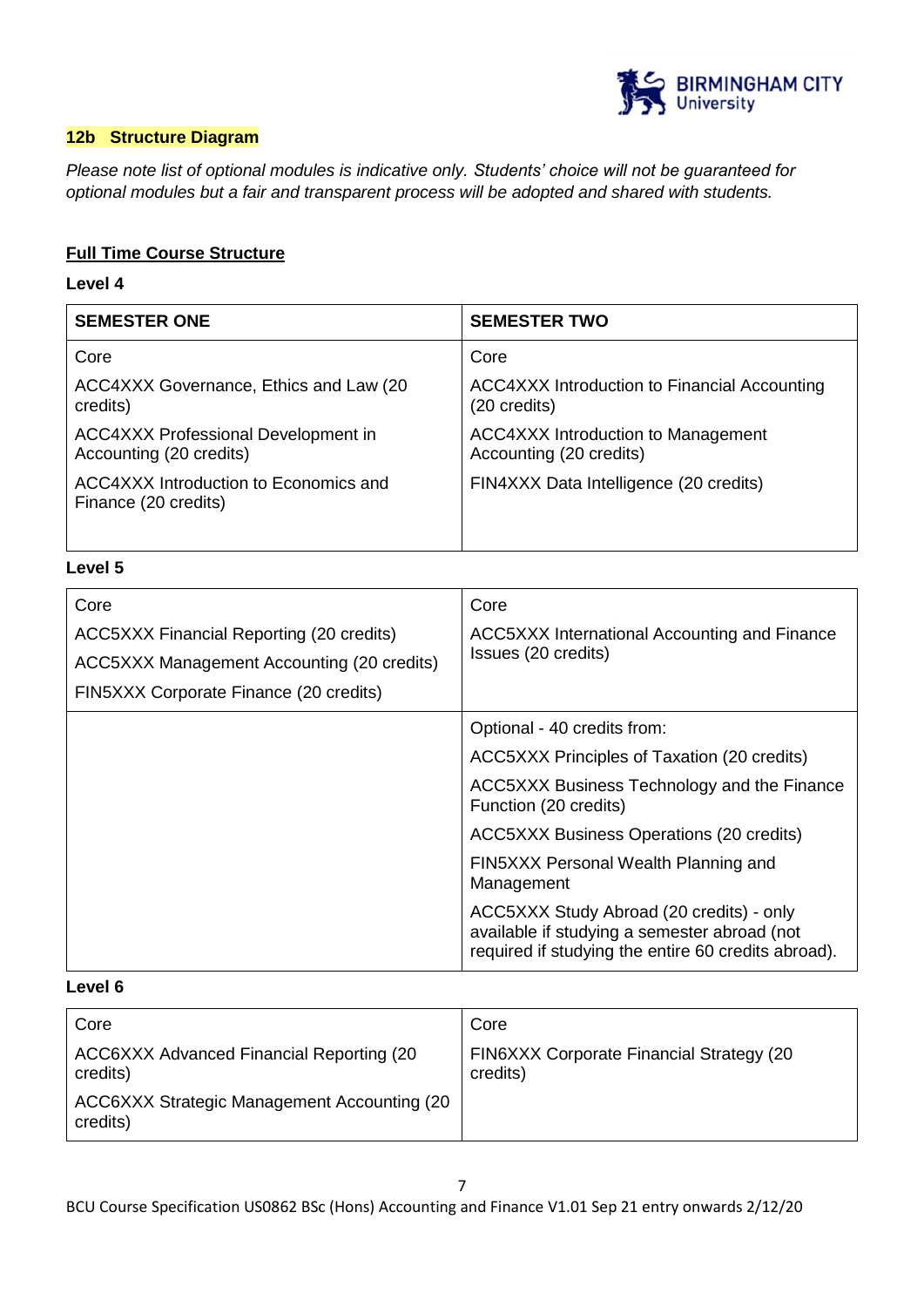

| Optional - 20 credits from:                                         | Optional - 40 credits from:                                                    |  |
|---------------------------------------------------------------------|--------------------------------------------------------------------------------|--|
| ACC6XXX Tax Planning (20 credits)                                   | ACC6XXX Accounting for the Planet (20 credits)                                 |  |
| FIN6XXX Banking, Financial Markets and<br>Institutions (20 credits) | ACC6XXX Principles of Not-For-Profit Accounting<br>and Governance (20 credits) |  |
| BUS6XXX Business Research Methodology and<br>Practice (20 credits)* | ACC6XXX Empowering Future Leaders (20)<br>credits)                             |  |
|                                                                     | BUS6XXX Community Advice Project <sup>**</sup> (20)<br>credits)                |  |
|                                                                     | BUS6XXX Business Start-Up Project** (20)<br>credits)                           |  |
| OR.                                                                 |                                                                                |  |
| Optional:                                                           |                                                                                |  |
| BUS6XXX Business Research Project (Major) (40 credits)              |                                                                                |  |

\* This module is a prerequisite for BUS6XXX Community Advice Project and BUS6XXX Business Start-Up Project

\*\* The project modules are mutually exclusive – students may choose one from the available options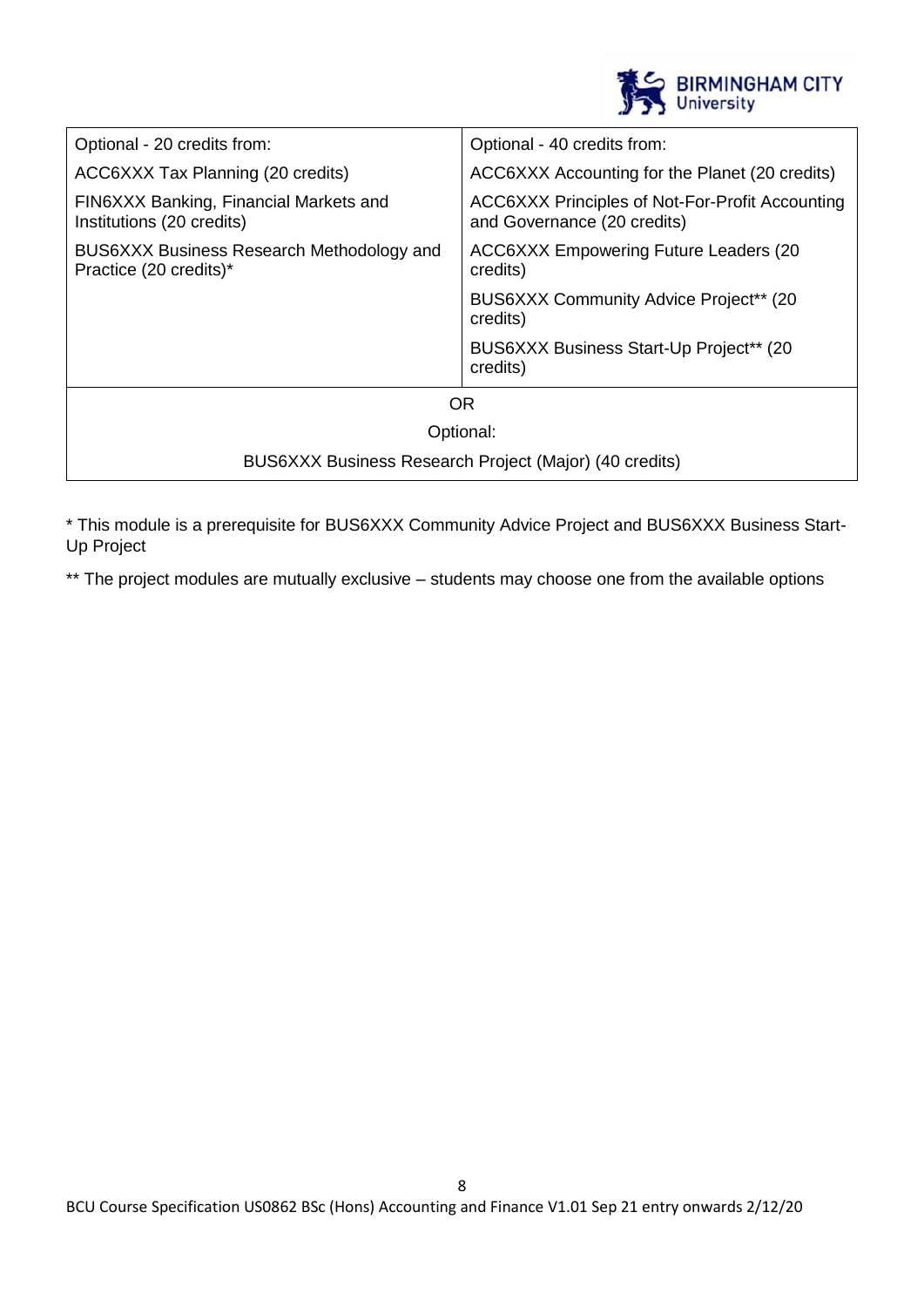

# **Full Time with Professional Placement Year Course Structure**

## **Level 4**

| <b>SEMESTER ONE</b>                                                   | <b>SEMESTER TWO</b>                                                  |
|-----------------------------------------------------------------------|----------------------------------------------------------------------|
| Core                                                                  | Core                                                                 |
| ACC4XXX Governance, Ethics and Law (20<br>credits)                    | <b>ACC4XXX Introduction to Financial Accounting</b><br>(20 credits)  |
| <b>ACC4XXX Professional Development in</b><br>Accounting (20 credits) | <b>ACC4XXX Introduction to Management</b><br>Accounting (20 credits) |
| ACC4XXX Introduction to Economics and<br>Finance (20 credits)         | FIN4XXX Data Intelligence (20 credits)                               |

### **Level 5**

| Core                                       | Core                                                |
|--------------------------------------------|-----------------------------------------------------|
| ACC5XXX Financial Reporting (20 credits)   | <b>ACC5XXX International Accounting and Finance</b> |
| ACC5XXX Management Accounting (20 credits) | Issues (20 credits)                                 |
| FIN5XXX Corporate Finance (20 credits)     |                                                     |

### Core

| vuv                                               |                                                                                                                                                 |
|---------------------------------------------------|-------------------------------------------------------------------------------------------------------------------------------------------------|
| PLA5XXX Professional Placement Year (120 credits) |                                                                                                                                                 |
|                                                   | Optional - 40 credits from:                                                                                                                     |
|                                                   | ACC5XXX Principles of Taxation (20 credits)                                                                                                     |
|                                                   | ACC5XXX Business Technology and the Finance<br>Function (20 credits)                                                                            |
|                                                   | <b>ACC5XXX Business Operations (20 credits)</b>                                                                                                 |
|                                                   | FIN5XXX Personal Wealth Planning and<br>Management                                                                                              |
|                                                   | ACC5XXX Study Abroad (20 credits) - only<br>available if studying a semester abroad (not<br>required if studying the entire 60 credits abroad). |

### **Level 6**

| Core                                                         | Core                                                 |
|--------------------------------------------------------------|------------------------------------------------------|
| <b>ACC6XXX Advanced Financial Reporting (20)</b><br>credits) | FIN6XXX Corporate Financial Strategy (20<br>credits) |
| ACC6XXX Strategic Management Accounting (20<br>credits)      |                                                      |
| Optional - 20 credits from:                                  | Optional - 40 credits from:                          |
| ACC6XXX Tax Planning (20 credits)                            | ACC6XXX Accounting for the Planet (20 credits)       |

BCU Course Specification US0862 BSc (Hons) Accounting and Finance V1.01 Sep 21 entry onwards 2/12/20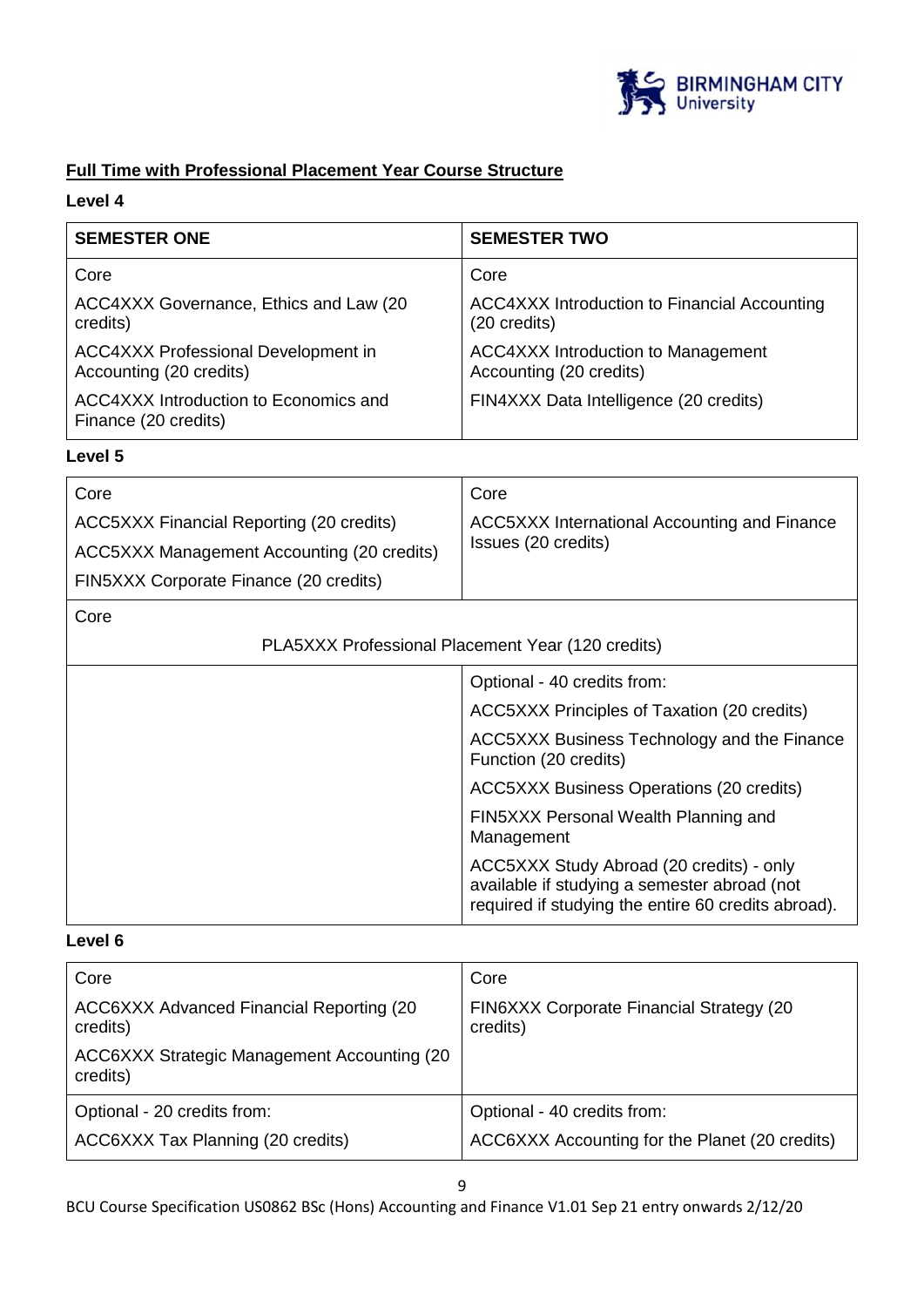

| FIN6XXX Banking, Financial Markets and<br>Institutions (20 credits) | ACC6XXX Principles of Not-For-Profit Accounting<br>and Governance (20 credits) |
|---------------------------------------------------------------------|--------------------------------------------------------------------------------|
| BUS6XXX Business Research Methodology and<br>Practice (20 credits)* | <b>ACC6XXX Empowering Future Leaders (20)</b><br>credits)                      |
|                                                                     | BUS6XXX Community Advice Project** (20)<br>credits)                            |
|                                                                     | BUS6XXX Business Start-Up Project** (20<br>credits)                            |
| <b>OR</b>                                                           |                                                                                |
| Optional:                                                           |                                                                                |
| BUS6XXX Business Research Project (40 credits)                      |                                                                                |

\* This module is a prerequisite for BUS6XXX Community Advice Project and BUS6XXX Business Start-Up Project

\*\* The project modules are mutually exclusive – students may choose one from the available options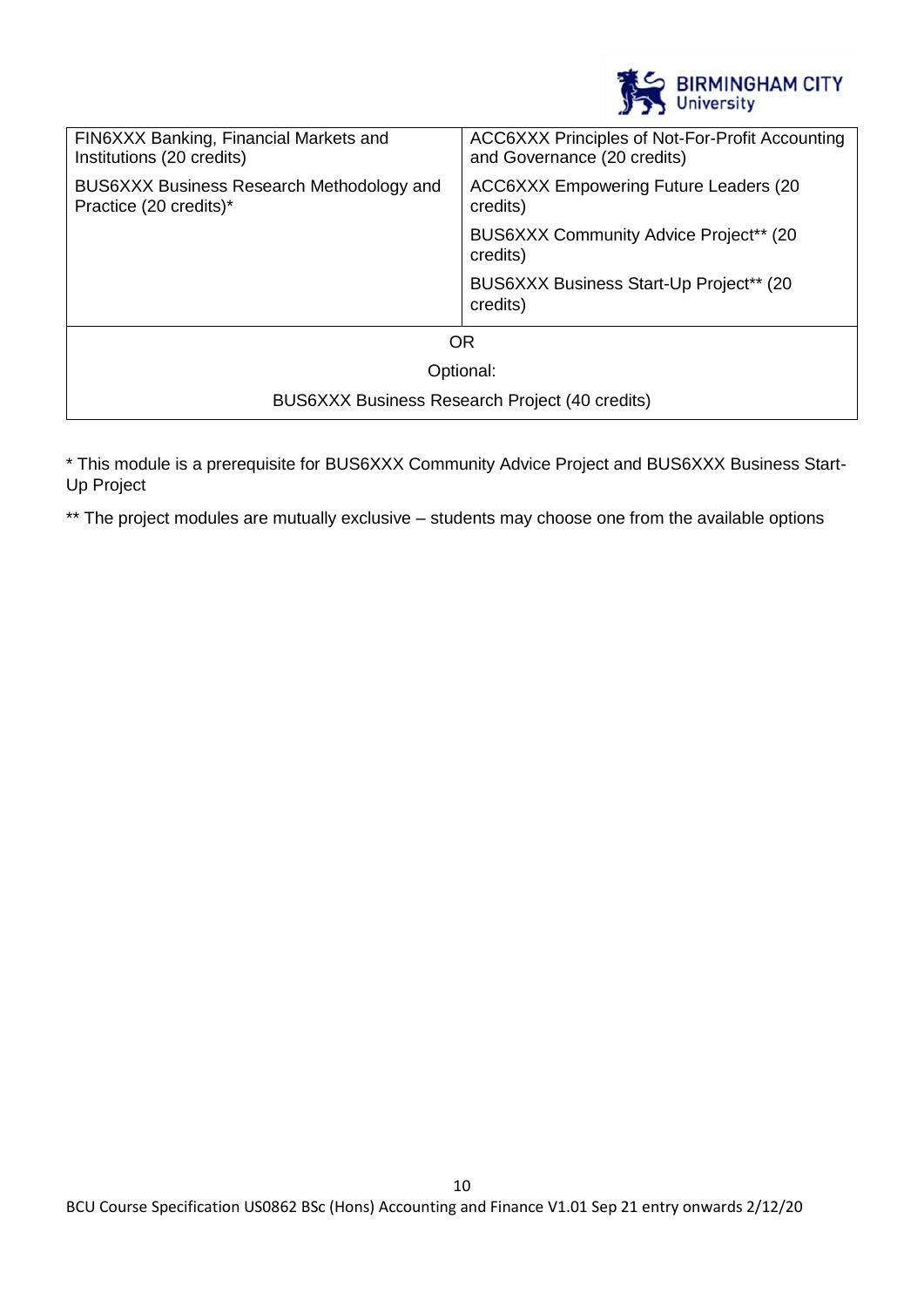

### **Part Time Course Structure**

# **Level 4 - Year 1**

| <b>SEMESTER ONE</b>                    | <b>SEMESTER TWO</b>                                 |
|----------------------------------------|-----------------------------------------------------|
| Core:                                  | Core:                                               |
| ACC4XXX Governance, Ethics and Law (20 | <b>ACC4XXX Introduction to Financial Accounting</b> |
| credits)                               | (20 credits)                                        |
| ACC4XXX Professional Development in    | <b>ACC4XXX Introduction to Management</b>           |
| Accounting (20 credits)                | Accounting (20 credits)                             |

# **Level 4/5 - Year 2**

| ACC4XXX Introduction to Economics and    | FIN4XXX Data Intelligence (20 credits)       |
|------------------------------------------|----------------------------------------------|
| Finance (20 credits)                     | ACC5XXX International Accounting and Finance |
| ACC5XXX Financial Reporting (20 credits) | Issues (20 credits)                          |

# **Level 5 - Year 3**

| Core:                                      |                                                                      |
|--------------------------------------------|----------------------------------------------------------------------|
| ACC5XXX Management Accounting (20 credits) |                                                                      |
| FIN5XXX Corporate Finance (20 credits)     |                                                                      |
|                                            | Optional - 40 credits from:                                          |
|                                            | ACC5XXX Principles of Taxation (20 credits)                          |
|                                            | ACC5XXX Business Technology and the Finance<br>Function (20 credits) |
|                                            | <b>ACC5XXX Business Operations (20 credits)</b>                      |
|                                            | FIN5XXX Personal Wealth Planning and<br>Management                   |
|                                            |                                                                      |

# **Level 6 - Year 4**

| Core:                                                    | Core:                                                |
|----------------------------------------------------------|------------------------------------------------------|
| ACC6XXX Advanced Financial Reporting (20)<br>credits)    | FIN6XXX Corporate Financial Strategy (20<br>credits) |
| ACC6XXX Strategic Management Accounting (20)<br>credits) |                                                      |
|                                                          | Optional - 20 credits from:                          |
|                                                          | ACC6XXX Accounting for the Planet (20 credits)       |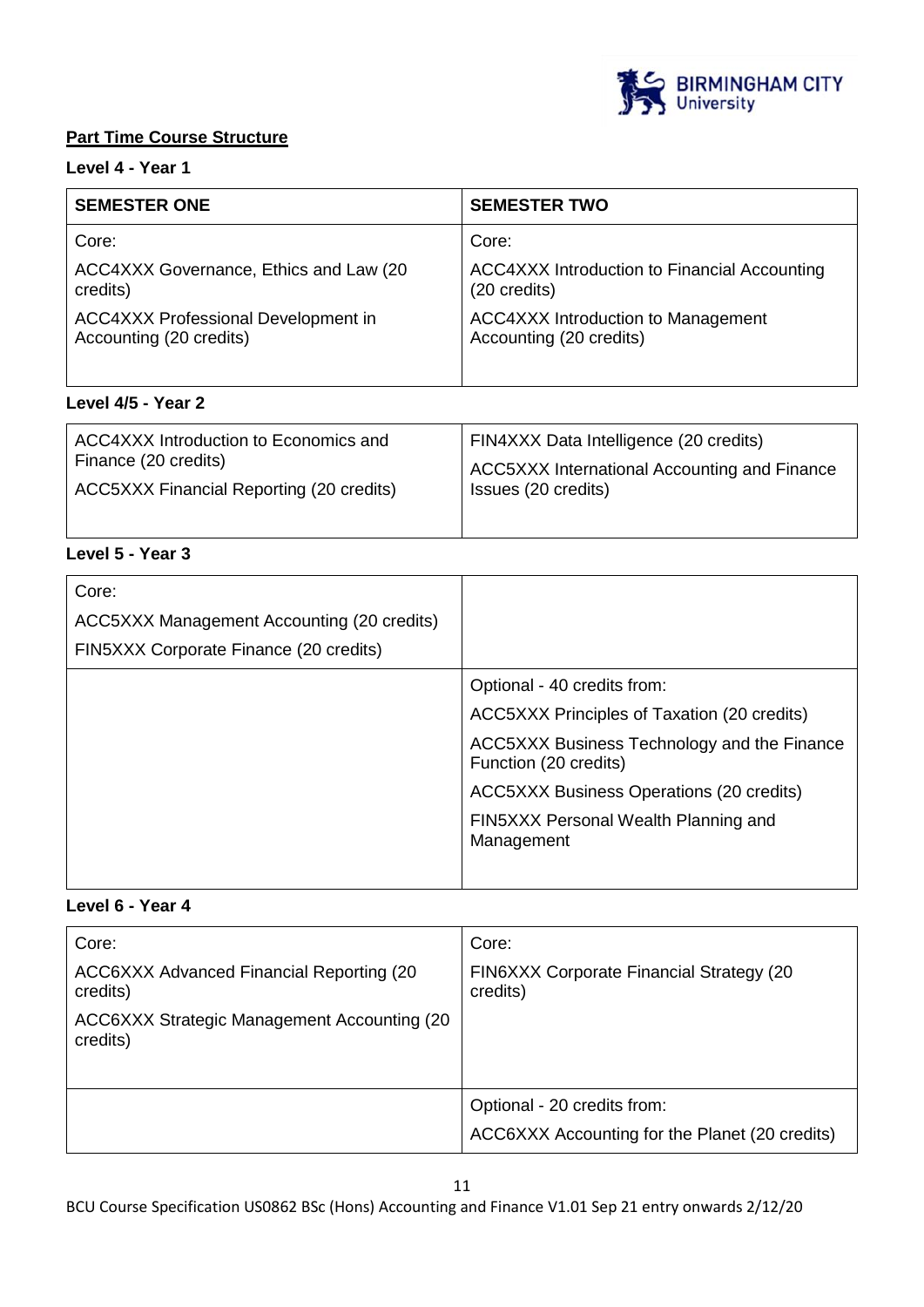

| ACC6XXX Principles of not-for-profit accounting<br>and governance (20 credits) |
|--------------------------------------------------------------------------------|
| <b>ACC6XXX Empowering Future Leaders (20</b><br>credits)                       |
|                                                                                |

# **Level 6 - Year 5**

| Optional - 20 credits from:                                         | Optional - 40 credits from:                                                    |
|---------------------------------------------------------------------|--------------------------------------------------------------------------------|
| ACC6XXX Tax Planning (20 credits)                                   | ACC6XXX Accounting for the Planet (20 credits)                                 |
| FIN6XXX Banking, Financial Markets and<br>Institutions (20 credits) | ACC6XXX Principles of Not-For-Profit Accounting<br>and Governance (20 credits) |
| BUS6XXX Business Research Methodology and<br>Practice (20 credits)* | <b>ACC6XXX Empowering Future Leaders (20)</b><br>credits)                      |
|                                                                     | BUS6XXX Community Advice Project** (20)<br>credits)                            |
|                                                                     | BUS6XXX Business Start-Up Project** (20)<br>credits)                           |
| <b>OR</b>                                                           |                                                                                |
| Optional:                                                           |                                                                                |
| BUS6XXX Business Research Project (40 credits)                      |                                                                                |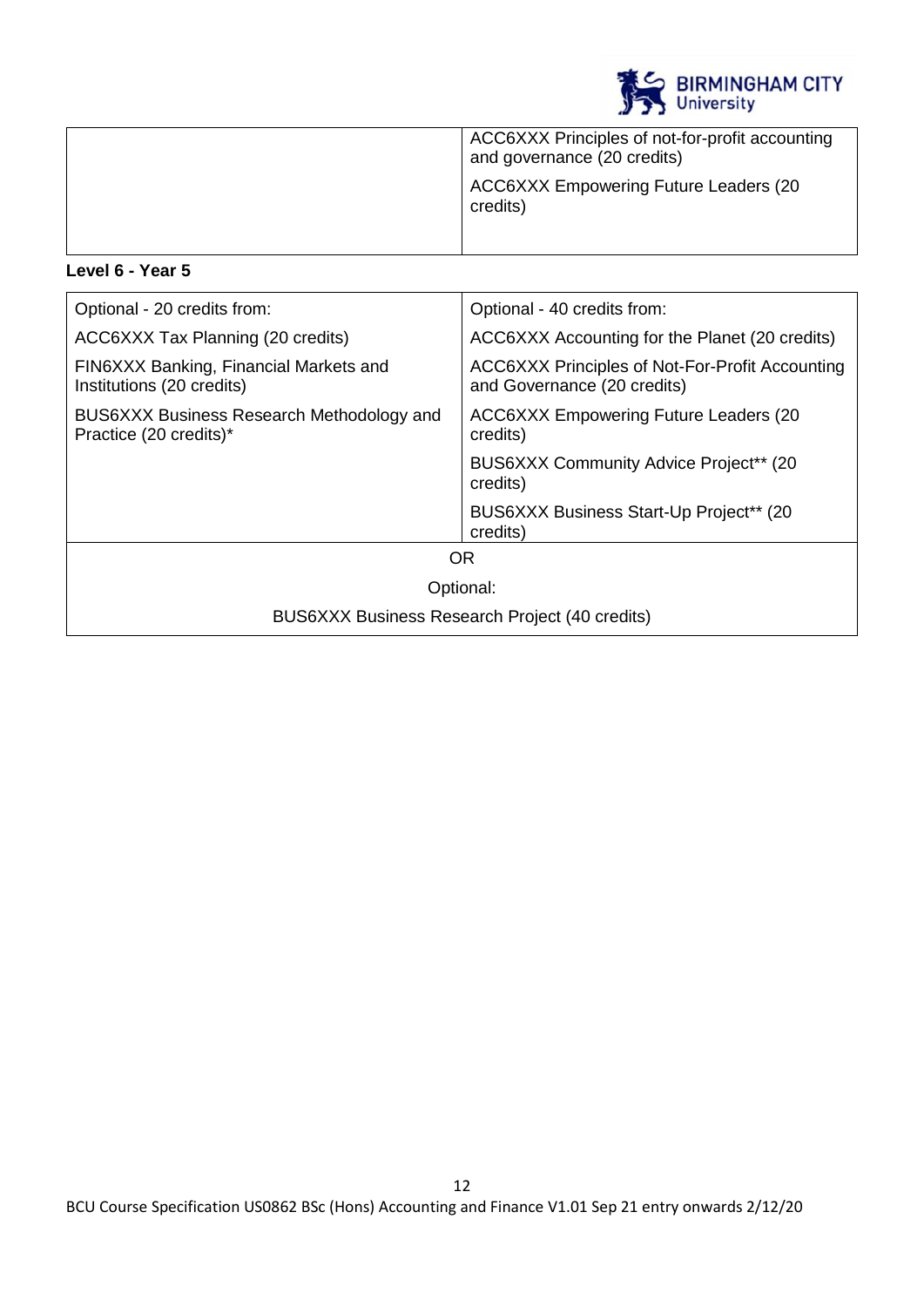

#### **13 Overall Student Workload and Balance of Assessment**

Overall student *workload* consists of class contact hours, independent learning and assessment activity, with each credit taken equating to a total study time of around 10 hours. While actual contact hours may depend on the optional modules selected, the following information gives an indication of how much time students will need to allocate to different activities at each level of the course.

- *Scheduled Learning* includes lectures, practical classes and workshops, contact time specified in timetable
- *Directed Learning* includes placements, work-based learning, external visits, on-line activity, Graduate+, peer learning
- *Private Study* includes preparation for exams

The *balance of assessment* by mode of assessment (e.g. coursework, exam and in-person) depends to some extent on the optional modules chosen by students. The approximate percentage of the course assessed by coursework, exam and in-person is shown below.

### **Level 4**

### **Workload**

### **18% time spent in timetabled teaching and learning activity**

| <b>Activity</b>          | <b>Number of Hours</b>            |
|--------------------------|-----------------------------------|
| Scheduled Learning       | 216 (9 hours per week x 24 weeks) |
| <b>Directed Learning</b> | 360                               |
| Private Study            | 624                               |
| <b>Total Hours</b>       | 1200                              |

#### **Balance of Assessment**

| <b>Assessment Mode</b> | Percentage |
|------------------------|------------|
| Coursework             | 23%        |
| Exam                   | 57%        |
| In-Person              | 20%        |

#### **Level 5**

#### **Workload**

#### **18% time spent in timetabled teaching and learning activity**

| <b>Activity</b>           | <b>Number of Hours</b>            |
|---------------------------|-----------------------------------|
| <b>Scheduled Learning</b> | 216 (9 hours per week x 24 weeks) |
| Directed Learning         | 360                               |
| <b>Private Study</b>      | 624                               |
| <b>Total Hours</b>        | 1200                              |

### **Balance of Assessment**

| <b>Assessment Mode</b> | Percentage |
|------------------------|------------|
| Coursework             | 45%        |
| Exam                   | 47%        |
| In-Person              | 8%         |

BCU Course Specification US0862 BSc (Hons) Accounting and Finance V1.01 Sep 21 entry onwards 2/12/20